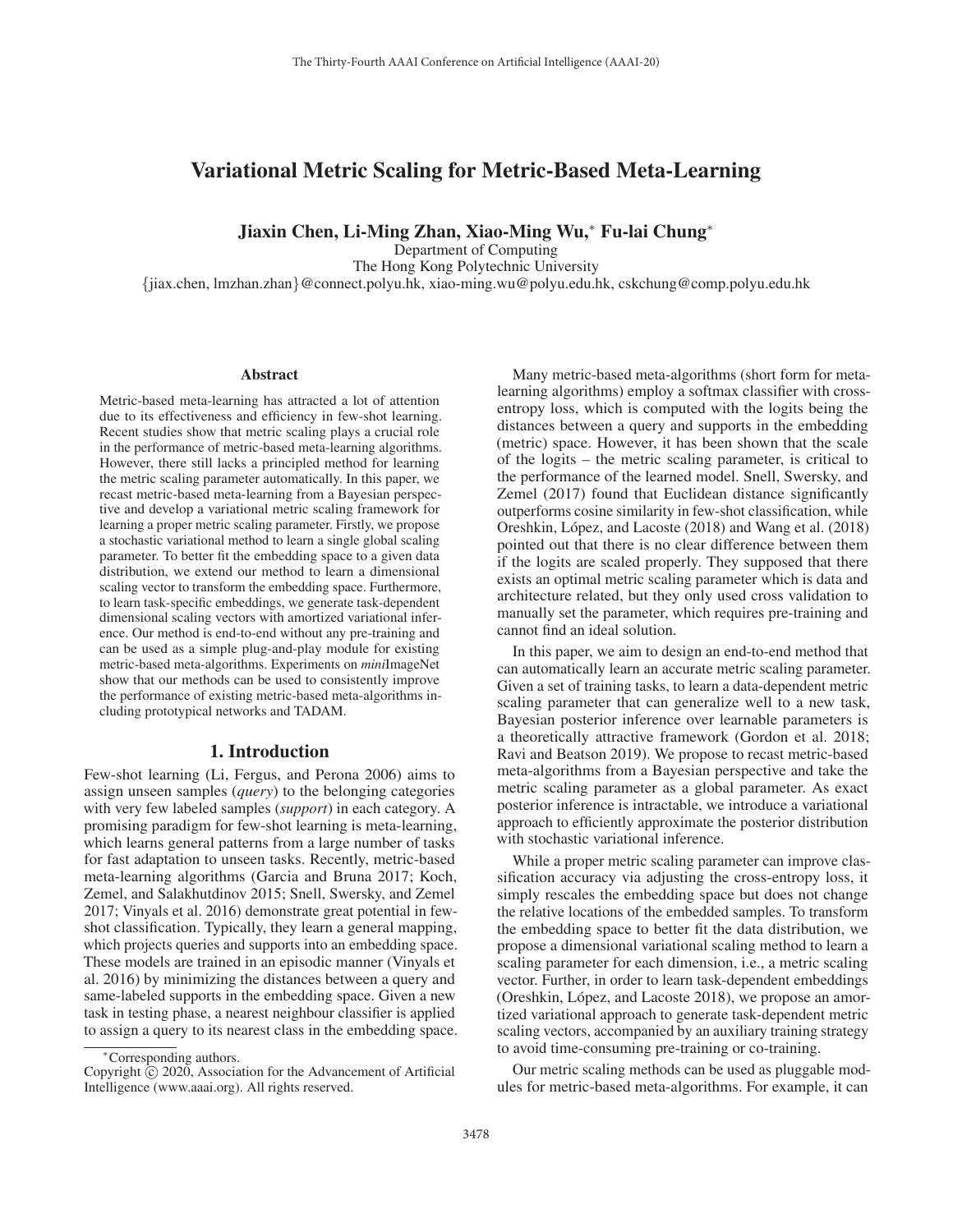be incorporated into prototypical networks (PN) (Snell, Swersky, and Zemel 2017) and all PN-based algorithms to improve their performance. To verify this, we conduct extensive experiments on the *mini*ImageNet benchmark for few-shot classification progressively. First, we show that the proposed stochastic variational approach consistently improves on PN, and the improvement is large for PN with cosine similarity. Second, we show that the dimensional variational scaling method further improves upon the one with single scaling parameter, and the task-dependent metric scaling method with amortized variational inference achieves the best performance. We also incorporate the dimensional metric scaling method into TADAM (Oreshkin, López, and Lacoste 2018) in conjunction with other tricks proposed by the authors and observe notable improvement. Remarkably, after incorporating our method, TADAM achieves highly competitive performance compared with state-of-the-art methods.

To sum up, our contributions are as follows:

- We propose a generic variational approach to automatically learn a proper metric scaling parameter for metric-based meta-algorithms.
- We extend the proposed approach to learn dimensional and task-dependent metric scaling vectors to find a better embedding space by fitting the dataset at hand.
- As a pluggable module, our method can be efficiently used to improve existing metric-based meta-algorithms.

#### 2. Related Work

Metric-based meta-learning. Koch, Zemel, and Salakhutdinov (2015) proposed the first metric-based meta-algorithm for few-shot learning, in which a siamese network (Chopra et al. 2005) is trained with the triplet loss to compare the similarity between a query and supports in the embedding space. Matching networks (Vinyals et al. 2016) proposed the episodic training strategy and used the cross-entropy loss where the logits are the distances between a query and supports. Prototypical networks (Snell, Swersky, and Zemel 2017) improved Matching networks by computing the distances between a query and the prototype (mean of supports) of each class. Many metric-based meta-algorithms (Oreshkin, López, and Lacoste 2018; Fort 2017; Sung et al. 2018; Li et al. 2019) extended prototypical networks in different ways.

Some recent methods proposed to improve prototypical networks by extracting task-conditioning features. Oreshkin, López, and Lacoste  $(2018)$  trained a network to generate task-conditioning parameters for batch normalization. Li et al. (2019) extracted task-relevant features with a category traversal module. Our methods can be incorporated into these methods to improve their performance.

In addition, there are some works related to our proposed dimensional scaling methods. Kang et al. (2019) trained a meta-model to re-weight features obtained from the base feature extractor and applied it for few-shot object detection. Lai et al. (2018) proposed a generator to generate task-adaptive weights to re-weight the embeddings, which can be seen as a special case of our amortized variational scaling method.

Metric scaling. Cross-entropy loss is widely used in many machine learning problems, including metric-based metalearning and metric learning (Babenko and Lempitsky 2015; Ranjan, Castillo, and Chellappa 2017; Liu et al. 2017; Wang et al. 2017; Zhang et al. 2018; Babenko and Lempitsky 2015; Wan et al. 2018). In metric learning, the influence of metric scaling on the cross-entropy loss was first studied in Wang et al. (2017) and Ranjan, Castillo, and Chellappa (2017). They treated the metric scaling parameter as a trainable parameter updated with model parameters or a fixed hyperparameter. Zhang et al. (2018) proposed a "heating-up" scaling strategy, where the metric scaling parameter decays manually during the training process. The scaling of logits in crossentropy loss for model compression was also studied in Hinton, Vinyals, and Dean (2015), where it is called temperature scaling. The temperature scaling parameter has also been used in confidence calibration (Guo et al. 2017).

The effect of metric scaling for few-shot learning was first discussed in Snell, Swersky, and Zemel (2017) and Oreshkin, López, and Lacoste (2018). The former found that Euclidean distance outperforms cosine similarity significantly in prototypical networks, and the latter argued that the superiority of Euclidean distance could be offset by imposing a proper metric scaling parameter on cosine similarity and using cross validation to select the parameter.

### 3. Preliminaries

#### 3.1. Notations and Problem Statement

Let  $\mathcal{Z} = \mathcal{X} \times \mathcal{Y}$  be a domain where  $\mathcal{X}$  is the input space and  $\mathcal{Y}$  is the output space. Assume we observe a meta-sample  $S =$ *y* is the output space. Assume we observe a meta-sample **S** =  $\{D_i = D_i^{tr} \cup D_i^{ts}\}_{i=1}^n$  including *n* training tasks, where the *i*-th task consists of a support set of size *m*,  $D_i^{tr} = \{z_{i,j} =$ i-th task consists of a support set of size  $m, \mathcal{D}_i^{tr} = \{z_{i,j} = (x_i, y_{i,j})\}_{i=1}^m$ , and a query set of size  $a, \mathcal{D}_i^{tr} = \{z_{i,j} = (x_i, y_{i,j})\}_{i=1}^m$  $(x_{i,j}, y_{i,j})\}_{j=1}^m$ , and a query set of size q,  $\mathcal{D}_i^{ts} = \{z_{i,j} = (z_{i,j})\}_{j=1}^m$  $(x_{i,j}, y_{i,j})\}_{j=m+1}^{m+q}$ . Each training data point  $z_{i,j}$  belongs to the domain  $\overline{z}$ . Denote by  $\theta$  the model parameters and  $\alpha$  the the domain  $\mathcal{Z}$ . Denote by  $\theta$  the model parameters and  $\alpha$  the metric scaling parameter. Given a new task and a support set  $\mathcal{D}^{tr}$  sampled from the task, the goal is to predict the label y of a query  $x$ .

#### 3.2. Prototypical Networks

Prototypical networks (PN) (Snell, Swersky, and Zemel 2017) is a popular and highly effective metric-based meta-algorithm. PN learns a mapping  $\phi_{\theta}$  which projects queries and the supports to an M-dimensional embedding space. For each class  $k \in \{1, 2, \ldots, K\}$ , the mean vector of the supports of class k in the embedding space is computed as the class *prototype*  $c_k$ . The embedded query is compared with the prototypes and assigned to the class of the nearest prototype. Given a similarity metric  $d : \mathbb{R}^M \times \mathbb{R}^M \to \mathbb{R}^+$ , the probability of a query  $z_{i,j}$  belonging to class k is,

$$
p_{\theta}(y_{i,j} = k | x_{i,j}, \mathcal{D}_i^{tr}) = \frac{e^{-d(\phi_{\theta}(x_{i,j}), \mathbf{c}_k)}}{\sum_{k'=1}^K e^{-d(\phi_{\theta}(x_{i,j}), \mathbf{c}_{k'})}}.
$$
 (1)

Training proceeds by minimizing the cross-entropy loss, i.e., the negative log-probability  $-\log p_{\theta}(y_{i,j} = k|x_{i,j}, \mathcal{D}_i^{tr})$  of<br>its true class k. After introducing the metric scaling parameter its true class  $k$ . After introducing the metric scaling parameter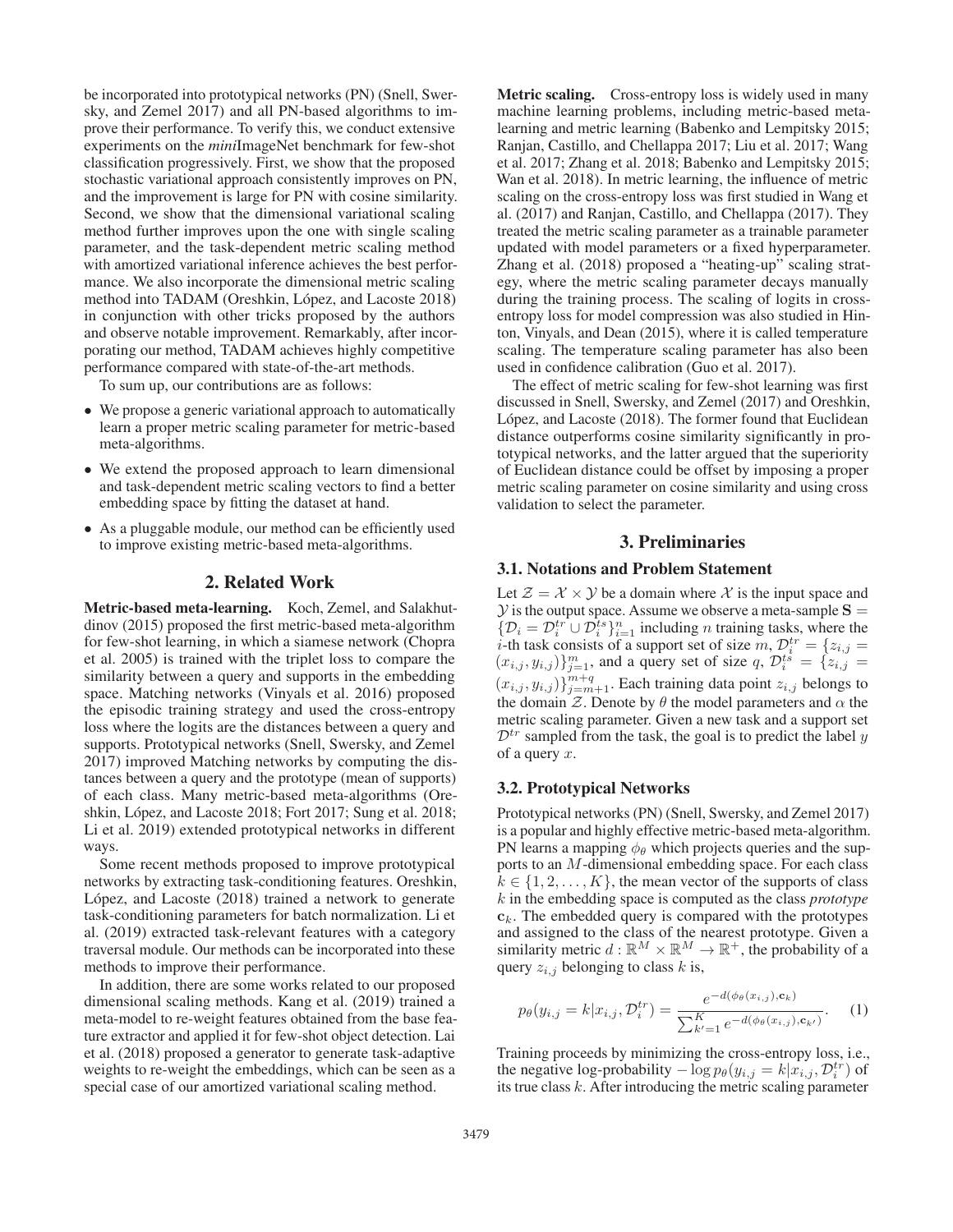$\alpha$ , the classification loss of the  $i^{th}$  task becomes

$$
\mathcal{L}(\theta; \mathcal{D}_i) = -\sum_{j=m+1}^{m+q} \log \frac{e^{-\alpha * d(\phi_{\theta}(x_{i,j}), \mathbf{c}_{y_{i,j}})}}{\sum_{k'=1}^K e^{-\alpha * d(\phi_{\theta}(x_{i,j}), \mathbf{c}_{k'})}}.
$$
 (2)

The metric scaling parameter  $\alpha$  has been found to affect the performance of PN significantly.

# 4. Variational Metric Scaling

### 4.1. Stochastic Variational Scaling

In the following, we recast metric-based meta-learning from a Bayesian perspective. The predictive distribution can be parameterized as

$$
p_{\theta}(y|x, \mathcal{D}^{tr}, \mathbf{S}) = \int p_{\theta}(y|x, \mathcal{D}^{tr}, \alpha) p_{\theta}(\alpha | \mathbf{S}) d\alpha.
$$
 (3)

The conditional distribution  $p_{\theta}(y|x, \mathcal{D}^{tr}, \alpha)$  is the discriminative classifier parameterized by  $\theta$ . Since the posterior distribution  $p_{\theta}(\alpha | \mathbf{S})$  is intractable, we propose a variational distribution  $q_{\psi}(\alpha)$  parameterized by parameters  $\psi$  to approximate  $p_{\theta}(\alpha | \mathbf{S})$ . By minimizing the KL divergence between the approximator  $q_{\psi}(\alpha)$  and the real posterior distribution  $p_{\theta}(\alpha|\mathbf{S})$ , we obtain the objective function

$$
\mathcal{L}(\psi, \theta; \mathbf{S}) = \int q_{\psi}(\alpha) \log \frac{q_{\psi}(\alpha)}{p_{\theta}(\alpha | \mathbf{S})} d\alpha
$$
  
= 
$$
- \int q_{\psi}(\alpha) \log \frac{p_{\theta}(\mathbf{S}|\alpha) p(\alpha)}{q_{\psi}(\alpha)} d\alpha + \log p(\mathbf{S})
$$
  
= 
$$
- \int q_{\psi}(\alpha) \log p_{\theta}(\mathbf{S}|\alpha) d\alpha + KL(q_{\psi}(\alpha) | p(\alpha)) + \text{const}
$$
  
= 
$$
- \sum_{i=1}^{n} \sum_{j=m+1}^{m+q} \int q_{\psi}(\alpha) \log p_{\theta}(y_{i,j} | x_{i,j}, \mathcal{D}_{i}^{tr}, \alpha) d\alpha
$$

$$
+ KL(q_{\psi}(\alpha) | p(\alpha)) + \text{const.}
$$
(4)

We want to optimize  $\mathcal{L}(\psi, \theta; S)$  w.r.t. both the model parameters  $\theta$  and the variational parameters  $\psi$ . The gradient and the optimization procedure of the model parameters  $\theta$  are similar to the original metric-based meta-algorithms (Vinyals et al. 2016; Snell, Swersky, and Zemel 2017) as shown in Algorithm 1.

To derive the gradients of the variational parameters, we leverage the re-parameterization trick proposed by Kingma and Welling (2013) to derive a practical estimator of the variational lower bound and its derivatives w.r.t. the variational parameters. In this paper, we use this trick to estimate the derivatives of  $\mathcal{L}(\psi, \theta; \mathbf{S})$  w.r.t.  $\psi$ . For a distribution  $q_{\psi}(\alpha)$ , we can re-parameterize  $\alpha \sim q_{\psi}(\alpha)$  using a differentiable transformation  $\alpha = g_{\psi}(\epsilon)$ , if exists, of an auxiliary random variable  $\epsilon$ . For example, given a Gaussian distribution  $q_{\mu,\sigma}(\alpha) =$  $\mathcal{N}(\mu, \sigma^2)$ , the re-parameterization is  $g_{\mu,\sigma}(\epsilon) = \epsilon \sigma + \mu$ , where  $\epsilon \sim \mathcal{N}(0, 1)$ . Hence, the first term in (4) is formulated as  $-\sum_{i=1}^n \sum_{j=m+1}^{m+q} \mathbb{E}_{\epsilon \sim p(\epsilon)} \log p_{\theta}(y_{i,j} | x_{i,j}, \mathcal{D}_i^{tr}, g_{\psi}(\epsilon)).$ <br>We apply a Monte Carlo integration with a single sat

We apply a Monte Carlo integration with a single sample  $\alpha_i = g_{\psi}(\epsilon_i)$  for each task to get an unbiased estimator. Note that  $\alpha_i$  is sampled for the task  $\mathcal{D}_i$  rather than for each instance, i.e.,  $\{z_{i,j}\}_{j=1}^{m+q}$  share the same  $\alpha_i$ . The second term in (4) can

be computed with a given prior distribution  $p(\alpha)$ . Then, the final objective function is

$$
\mathcal{L}(\psi, \theta; \mathbf{S}) = -\sum_{i=1}^{n} \sum_{j=m+1}^{m+q} \log p_{\theta}(y_{i,j} | x_{i,j}, \mathcal{D}_{i}^{tr}, g_{\psi}(\epsilon_{i})) \n+ KL(q_{\psi}(\alpha)|p(\alpha))
$$
\n(5)

**Estimation of gradients.** The objective function (5) is a general form. Here, we consider  $q_{\psi}(\alpha)$  as a Gaussian distribution  $q_{\mu,\sigma}(\alpha) = \mathcal{N}(\mu, \sigma^2)$ . The prior distribution is also a Gaussian distribution  $p(\alpha) = \mathcal{N}(\mu_0, \sigma_0^2)$ . By the fact that the KL divergence of two Gaussian distributions has a closed. KL divergence of two Gaussian distributions has a closedform solution, we obtain the following objective function

$$
\mathcal{L}(\mu, \sigma, \theta; \mathbf{S}) = -\sum_{i=1}^{n} \sum_{j=m+1}^{m+q} \log p_{\theta}(y_{i,j}|x_{i,j}, \mathcal{D}_{i}^{tr}, g_{\mu, \sigma}(\epsilon_{i}))
$$

$$
+ \log \frac{\sigma_{0}}{\sigma} + \frac{\sigma^{2} + (\mu - \mu_{0})^{2}}{2\sigma_{0}^{2}},
$$
(6)

where  $g_{\mu,\sigma}(\epsilon_i) = \sigma \epsilon_i + \mu$ . The derivatives of  $\mathcal{L}(\mu, \sigma, \theta; \mathbf{S})$ w.r.t.  $\mu$  and  $\sigma$  respectively are

$$
\frac{\partial \mathcal{L}(\mu, \sigma, \theta; \mathbf{S})}{\partial \mu} = \n- \sum_{i=1}^{n} \sum_{j=m+1}^{m+q} \frac{\partial \log p_{\theta}(y_{i,j}|x_{i,j}, \mathcal{D}_{i}^{tr}, g_{\mu, \sigma}(\epsilon_{i}))}{\partial g_{\mu, \sigma}(\epsilon_{i})} + \frac{\mu - \mu_{0}}{\sigma_{0}^{2}},
$$
\n(7)

$$
\frac{\partial \mathcal{L}(\mu, \sigma, \theta; \mathbf{S})}{\partial \sigma} = \n- \sum_{i=1}^{n} \sum_{j=m+1}^{m+q} \frac{\partial \log p_{\theta}(y_{i,j}|x_{i,j}, \mathcal{D}_{i}^{tr}, g_{\mu, \sigma}(\epsilon_{i}))}{\partial g_{\mu, \sigma}(\epsilon_{i})} * \epsilon_{i} \n- \frac{1}{\sigma} + \frac{\sigma}{\sigma_{0}}.
$$
\n(8)

In particular, we apply the proposed variational metric scaling method to Prototypical Networks with feature extractor  $\phi_{\theta}$ . The details of the gradients and the iterative update procedure are shown in Algorithm 1. It can be seen that the gradients of the variational parameters are computed using the intermediate quantities in the computational graph of the model parameters  $\theta$  during back-propagation, hence the computational cost is very low.

For meta-testing, we use  $\mu$  (mean) as the metric scaling parameter for inference.

The proposed variational scaling framework is general. Note that training the scaling parameter  $\alpha$  together with the model parameters (Ranjan, Castillo, and Chellappa 2017) is a special case of our framework, when  $q_{\psi}(\alpha)$  is defined as  $\mathcal{N}(\mu, 0)$ , the variance of the prior distribution is  $\sigma_0 \to \infty$ , and the learning rate is fixed as  $l_{\theta} = l_{\psi}$ .

#### 4.2. Dimensional Stochastic Variational Scaling

Metric scaling can be seen as a transformation of the metric (embedding) space. Multiplying the distances with the scaling parameter accounts to re-scaling the embedding space.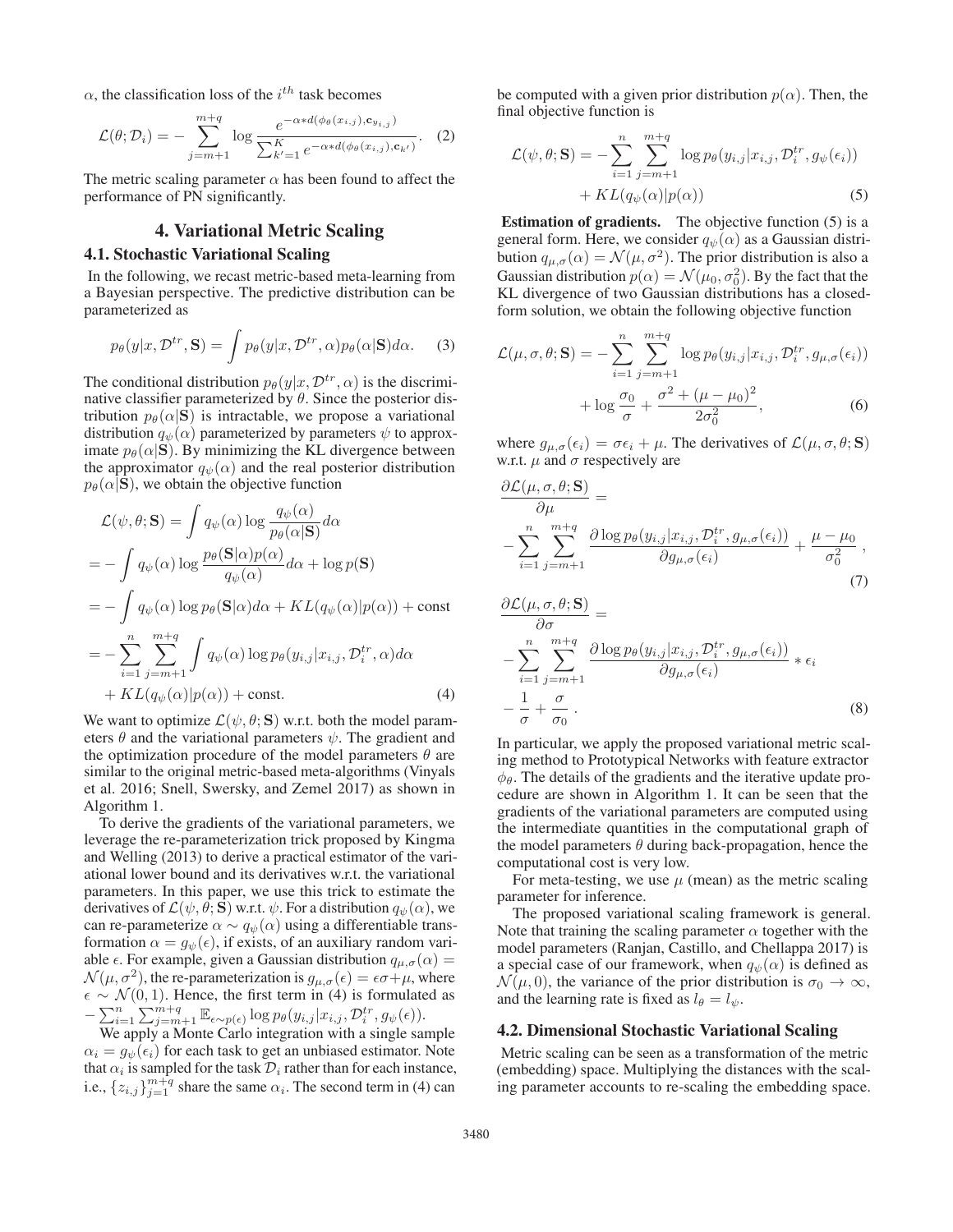

Figure 1: The middle figure shows a metric space in which the query (blue) and the support samples (red) are normalized to a unit ball. The left and right figures show the spaces scaled by a single parameter  $\alpha = 1.5$  and a two-dimensional vector  $(\alpha^1, \alpha^2) = (1.5, 0.5)$ , respectively. The query Q is still assigned to class 1 in the left figure but to class 2 in the right one.

#### Algorithm 1: Stochastic Variational Scaling for Prototypical Networks

**Input:** Meta-sample  $\{\mathcal{D}_i\}_{i=1}^n$ , learning rates  $l_\theta$ ,  $l_\psi$  and  $\mu_0, \sigma_0.$ **Initialize:**  $\mu$ ,  $\sigma$  and  $\theta$  randomly. 1 for *i* in  $\{1, 2, ..., n\}$  do<br>2  $\begin{bmatrix} \epsilon_i \sim \mathcal{N}(0, 1), \alpha_i = \sigma \epsilon_i + \mu \end{bmatrix}$ 2  $\begin{array}{|l|} \hline \epsilon_i \sim \mathcal{N}(0,1), \alpha_i = \sigma \epsilon_i + \mu \ \hline \end{array}$ <br>// Sample  $\alpha_i$  for  $i^{th}$  task.  $\begin{array}{c|c} \mathbf{3} & \text{for } k \text{ in } \{1, 2, \ldots, K\} \text{ do} \\ \hline 4 & \text{or } \mathbf{6} & \mathbf{1} \end{array}$ 4  $c_k = \frac{1}{N} \sum_{z_{i,j} \in \mathcal{D}_i^{tr}, y_{i,j} = k} \phi_{\theta}(x_{i,j})$ <br>// Compute prototypes. 5 **for** j in  $\{m+1, 2, ..., m+q\}$  do 6  $d(x_{i,j}, \mathbf{c}_k) = ||\phi_{\theta}(x_{i,j}) - \mathbf{c}_k||_2^2$ <br>  $p(y_{i,j} = k) = \frac{e^{-\alpha_i * d(x_{i,j}, \mathbf{c}_k)}}{\sum_{k'=1}^{K} e^{-\alpha_i * d(x_{i,j}, \mathbf{c}_{k'})}}$ 8  $\theta = \theta - l_{\theta} * \nabla_{\theta} \mathcal{L}(\mu, \sigma, \theta; \mathcal{D}_i)$ // Update the model parameters  $\theta$ . 9  $\mu = \mu - l_{\psi} * (\sum_{j=m+1}^{m+q} (-d(x_{i,j}, \mathbf{c}_{y_{i,j}}) + \sum_{k'=1}^{K} p(y_{i,j} = k') * d(x_{i,j}, \mathbf{c}_{k'}) + \frac{\mu - \mu_0}{\sigma_0^2}$ )) +  $\frac{\mu-\mu_0}{\sigma_0^2}$  $\int_0^2$ 10  $\sigma = \sigma - l_{\psi} * (\sum_{j=m+1}^{m+q} \epsilon_i * (-d(x_{i,j}, \mathbf{c}_{y_{i,j}}) + \sum_{k'=1}^{K} p(y_{i,j} = k') * d(x_{i,j}, \mathbf{c}_{k'}) - \frac{1}{\sigma} + \frac{\sigma}{\sigma_0})$  $(k = k') * d(x_{i,j}, \mathbf{c}_{k'}) - \frac{1}{\sigma} + \frac{\sigma}{\sigma_0})$ <br>// Update the variational parameters  $\psi = {\mu, \sigma}.$ 

By this point of view, we generalize the single scaling parameter to a dimensional scaling vector which transforms the embedding space to fit the data.

If the dimension of the embedding space is too low, the data points cannot be projected to a linearly-separable space. Conversely, if the dimension is too high, there may be many redundant dimensions. The optimal number of dimensions is data-dependent and difficult to be selected as a hyperparameter before training. Here, we address this problem by learning a data-dependent dimensional scaling vector to modify the embedding space, i.e., learning different weights for each dimension to highlight the important dimensions and reduce the influence of the redundant ones. Figure 1 shows a two-dimensional example. It can be seen that the single scaling parameter  $\alpha$  simply changes the scale of the embedding space, but the dimensional scaling  $\alpha = (\alpha^1, \alpha^2)$  changes the relative locations of the query and the supports.

The proposed dimensional stochastic variational scaling method is similar to Algorithm 1, with the variational parameters  $\mu = (\mu^1, \mu^2, \dots, \mu^M)$  and  $\sigma = (\sigma^1, \sigma^2, \dots, \sigma^M)$ . Accordingly, the metric scaling operation is changed to

$$
d(x_{i,j}, \mathbf{c}_k)
$$
  
=  $(\phi_{\theta}(x_{i,j}) - \mathbf{c}_k)^T \begin{pmatrix} \alpha_i^1 \\ \alpha_i^2 \end{pmatrix} \dots \begin{pmatrix} \phi_{\theta}(x_{i,j}) - \mathbf{c}_k \end{pmatrix}$ . (9)

The gradients of the variational parameters are still easy to compute and the computational cost can be ignored.

#### 4.3. Amortized Variational Scaling

The proposed stochastic variational scaling methods above consider the metric scale as a global scalar or vector parameter, i.e., the entire meta-sample  $S = \{D_i\}_{i=1}^n$  shares the same embedding space. However the tasks randomly samsame embedding space. However, the tasks randomly sampled from the task distribution may have specific task-relevant feature representations (Kang et al. 2019; Lai et al. 2018; Li et al. 2019). To adapt the learned embeddings to the taskspecific representations, we propose to apply amortized variational inference to learn the task-dependent dimensional scaling parameters.

For amortized variational inference,  $\alpha$  is a local latent variable dependent on  $D$  instead of a global parameter. Similar to stochastic variational scaling, we apply the variational distribution  $q_{\psi(\beta)}(\alpha|\mathcal{D})$  to approximate the posterior distribution  $p_{\theta}(\alpha|\mathcal{D})$ . In order to learn the dependence between  $\alpha$  and  $\mathcal{D}$ , amortized variational scaling learns a mapping approximated by a neural network  $G_\beta$ , from the task  $\mathcal{D}_i$  to the distribution parameters  $\{\mu_i, \sigma_i\}$  of  $\alpha_i$ .

By leveraging the re-parameterization trick, we obtain the objective function of amortized variational scaling:

$$
\mathcal{L}(\beta, \theta; \mathbf{S}) = -\sum_{i=1}^{n} \sum_{j=m+1}^{m+q} \log p_{\theta}(y_{i,j}|x_{i,j}, \mathcal{D}_{i}^{tr}, g_{\mu_i, \sigma_i}(\epsilon_i)) + \log \frac{\sigma_0}{\sigma_i^2} + \frac{\sigma_i^2 + (\mu_i - \mu_0)^2}{2\sigma_0^2},
$$
\n(10)

where  $g_{\mu_i, \sigma_i}(\epsilon_i) = \sigma_i \epsilon_i + \mu_i$ . Note that the local parameters  $\{\mu_i, \sigma_i\}$  are functions of  $\beta$ , i.e.,  $\{\mu_i, \sigma_i\} = G_{\beta}(\mathcal{D}_i)$ . We iteratively update  $\beta$  and  $\theta$  by minimizing the loss function (10) during meta-training

During meta-testing, for each task, the generator produces a variational distribution's parameters and we still use the mean vector as the metric scaling vector for inference.

**Auxiliary loss.** To learn the mapping  $G_\beta$  from a set  $\mathcal{D}_i$  to the variational parameters of the local random variable  $\alpha_i$ ,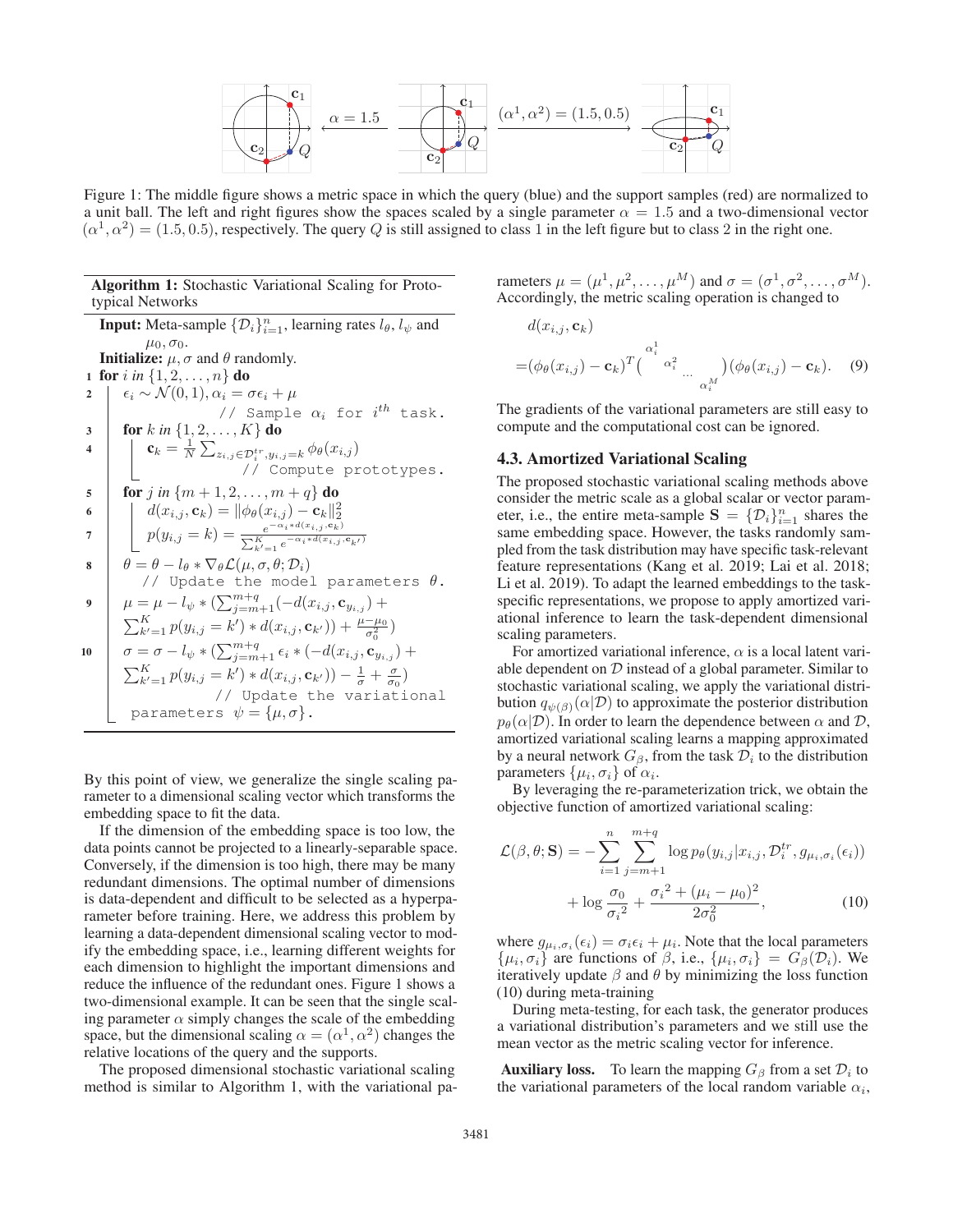Algorithm 2: Dimensional Amortized Variational Scaling for Prototypical Networks

**Input:** Meta-sample  $\{\mathcal{D}_i\}_{i=1}^n$ , learning rates  $l_\theta$ ,  $l_\beta$ , prior  $\mu_0$ ,  $\sigma_0$  and step size  $l_\lambda$ . **Initialize:**  $\beta$  and  $\theta$  randomly,  $\lambda = 1$ . 1 for *i* in  $\{1, 2, ..., n\}$  do<br>2  $\mathbf{C}_i = \frac{1}{n+1} \sum_{i=1}^{m+q} \phi_i$ 2  $\mathbf{C}_i = \frac{1}{m+q} \sum_{j=1}^{m+q} \phi_\theta(x_{i,j})$ // Compute the task prototype. 3  $\mu_i, \sigma_i = G_\beta(\mathbf{C}_i)$ <br>4  $\epsilon_i \sim \mathcal{N}(\mathbf{0}, \mathbf{I}), \alpha_i$  $\epsilon_i \sim \mathcal{N}(\mathbf{0}, \mathbf{I}), \alpha_i = \sigma_i \epsilon_i + \mu_i$ // Generate  $\mu_i$  and  $\sigma_i$  for  $i^{th}$  task.  $\begin{array}{c|c} \n5 & \text{for } k \text{ in } \{1, 2, \ldots, K\} \n\end{array}$  do  $\begin{array}{c} \n6 & \text{if } k = \frac{1}{2} \sum_{k=0}^{K}$ 6  $c_k = \frac{1}{N} \sum_{z_{i,j} \in \mathcal{D}_i^{tr}, y_{i,j} = k} \phi_{\theta}(x_{i,j})$  $\begin{array}{c|c} 7 & \text{for } j \text{ in } \{m+1, m+2, \ldots, m+q\} \text{ do} \\ \hline 8 & & d(x_{i,j}, c_k) = \end{array}$  $d(x_{i,j}, \mathbf{c}_k) =$  $(\phi_\theta(x_{i,j})-\mathbf{c}_k)^T\big(\begin{smallmatrix} \alpha_i^1 & \ & \alpha_i^2 & \ & & \ \ & \alpha_i^M & \ \end{smallmatrix}$  $\bigl((\phi_{\theta}(x_{i,j}) - \mathbf{c}_k).$ 9  $\theta = \theta - l_{\theta} * \nabla_{\theta} \mathcal{L}_{\lambda}(\beta, \theta; \mathcal{D}_{i})$ // Update the model parameters  $\theta$ . 10  $\beta = \beta - l_{\beta} * \nabla_{\beta} \mathcal{L}_{\lambda}(\beta, \theta; \mathcal{D}_i)$ // Update the parameters  $\beta$  of the generator. 11 if  $\lambda \neq 0$  then<br>
12  $\lambda = \lambda - i$ 12  $\vert \quad \vert \quad \lambda = \lambda - l_{\lambda}$ 

we compute the mean vector of the embedded queries and the embedded supports as the task prototype to generate the variational parameters. A problem is that the embeddings are not ready to generate good scaling parameters during early epochs. Existing approaches including co-training (Oreshkin, López, and Lacoste  $2018$ ) and pre-training (Li et al.  $2019$ ) can alleviate this problem at the expense of computational efficiency. They pre-train or co-train an auxiliary supervised learning classifier in a traditional supervised manner over the meta-sample **S**, and then apply the pre-trained embeddings to generate the task-specific parameters and fine-tune the embeddings during meta-training. Here, we propose an endto-end algorithm which can improve training efficiency in comparison with pre-training or co-training. We optimize the following loss function (11) where an auxiliary weight  $\lambda$  is used instead of minimizing (10) in Algorithm 2 , i.e.,

$$
\mathcal{L}_{\lambda}(\beta, \theta; \mathbf{S}) = (1 - \lambda)\mathcal{L}(\beta, \theta; \mathbf{S}) + \lambda\mathcal{L}(\theta; \mathbf{S}), \qquad (11)
$$

where  $\mathcal{L}(\theta; \mathbf{S}) = -\sum_{i=1}^{n} \sum_{j=m+1}^{m+q} \log p_{\theta}(y_{i,j} | x_{i,j}, 1),$  i.e., no scaling is used. Given a decay step size  $\gamma$ ,  $\lambda$  starts from 1 and linearly decays to 0 as the number of epochs increases, i.e.,  $\lambda = \lambda - 1/\gamma$ . During the first epochs, the weight of the i.e.,  $\lambda = \lambda - 1/\gamma$ . During the first epochs, the weight of the gradients  $\frac{\partial \mathcal{L}(\theta, \mathbf{S})}{\partial \theta}$  is high and the algorithm learns the embeddings of PN. As the training proceeds,  $\beta$  is updated to tune the learned embedding space. See the details in Algorithm 2.

# 5. Experiments

To evaluate our methods, we plug them into two popular algorithms, prototypical networks (PN) (Snell, Swersky, and Zemel 2017) and TADAM (Oreshkin, López, and Lacoste 2018), implemented by both Conv-4 and ResNet-12 backbone networks. To be elaborated later, Table 1 shows our main results in comparison to state-of-the-art meta-algorithms, where it can been that our dimensional stochastic variational scaling algorithm outperforms other methods substantially. For TADAM, we incorporate our methods into TADAM in conjunction with all the techniques proposed in their paper and still observe notable improvement.

#### 5.1. Dataset and Experimental Setup

*mini*ImageNet. The *mini*ImageNet (Vinyals et al. 2016) consists of 100 classes with 600 images per class. We follow the data split suggested by Ravi and Larochelle (2017), where the dataset is separated into a training set with 64 classes, a testing set with 20 classes and a validation set with 16 classes.

Model architecture. To evaluate our methods with different backbone networks, we re-implement PN with the Conv-4 architecture proposed by Snell, Swersky, and Zemel (2017) and the ResNet-12 architecture adopted by Oreshkin, López, and Lacoste (2018), respectively.

The Conv-4 backbone contains four convolutional blocks, where each block is sequentially composed of a  $3 \times 3$  kernel convolution with 64 filters, a batch normalization layer, a ReLU nonlinear layer and a  $2 \times 2$  max-pooling layer.

The ResNet-12 architecture contains 4 Res blocks, where each block consists of 3 convolutional blocks followed by a  $2 \times 2$  max-pooling layer.

**Training details.** We follow the episodic training strategy proposed by (Vinyals et al. 2016). In each episode,  $K$  classes and N shots per class are selected from the training set, the validation set or the testing set. For fair comparisons, the number of queries, the sampling strategy of queries, and the testing strategy are designed in line with PN or TADAM.

For Conv-4, we use Adam optimizer with a learning rate of  $1e - 3$  without weight decay. The total number of training episodes is 20, 000 for Conv-4. And for ResNet-12, we use SGD optimizer with momentum 0.9, weight decay  $4e-4$  and 45, 000 episodes in total. The learning rate is initialized as 0.1 and decayed 90% at episode steps 15000, 30000 and 35000. Besides, we use gradient clipping when training ResNet-12. The reported results are the mean accuracies with 95% confidence intervals estimated by 5 runs.

We normalize the embeddings before computing the distances between them. As shown in Eq. (7) and (8), the gradient magnitude of variational metric scaling parameters is proportional to the norm of embeddings. Therefore, to foster the learning process of these parameters, we adopt a separate learning rate  $l_{\psi}$  for all variational metric scaling parameters.

#### 5.2. Evaluation

The effectiveness of our proposed methods is illustrated in Table 2 progressively, including stochastic variational scaling (SVS), dimensional stochastic variational scaling (D-SVS)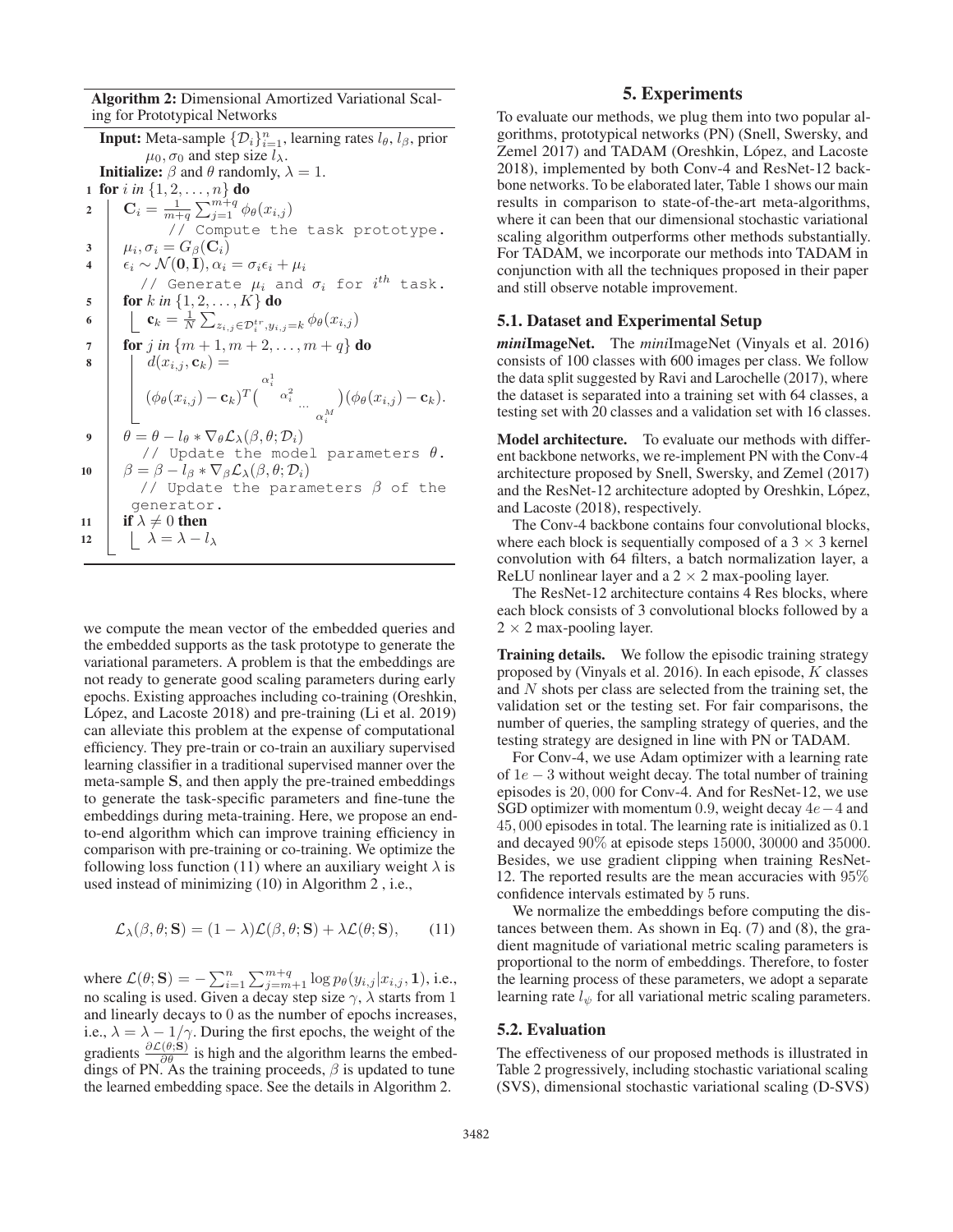| <i>mini</i> ImageNet test accuracy |                                                 |                  |                  |  |
|------------------------------------|-------------------------------------------------|------------------|------------------|--|
| <b>Backbones</b>                   | Model                                           | 5-way 1-shot     | 5-way 5-shot     |  |
| $Conv-4$                           | Matching networks (Vinyals et al. 2016)         | $43.56 \pm 0.84$ | $55.31 \pm 0.73$ |  |
|                                    | Relation Net (Sung et al. 2018)                 | $50.44 \pm 0.82$ | $65.32 \pm 0.70$ |  |
|                                    | Meta-learner LSTM (Ravi and Larochelle 2017)    | $43.44 \pm 0.77$ | $60.60 \pm 0.71$ |  |
|                                    | MAML (Finn, Abbeel, and Levine 2017)            | $48.70 \pm 1.84$ | $63.11 \pm 0.92$ |  |
|                                    | LLAMA (Grant et al. 2018)                       | $49.40 \pm 1.83$ |                  |  |
|                                    | REPTILE (Nichol and Schulman 2018)              | $49.97 \pm 0.32$ | $65.99 \pm 0.58$ |  |
|                                    | PLATIPUS (Finn, Xu, and Levine 2018)            | $50.13 \pm 1.86$ |                  |  |
| ResNet-12                          | adaResNet (Munkhdalai et al. 2017)              | $56.88 \pm 0.62$ | $71.94 \pm 0.57$ |  |
|                                    | SNAIL (Mishra et al. 2018)                      | $55.71 \pm 0.99$ | $68.88 \pm 0.92$ |  |
|                                    | TADAM (Oreshkin, López, and Lacoste 2018)       | $58.50 \pm 0.30$ | $76.70 \pm 0.30$ |  |
|                                    | TADAM Euclidean + D-SVS (ours)                  | $60.16 \pm 0.47$ | $77.25 \pm 0.15$ |  |
|                                    | PN Euclidean (Snell, Swersky, and Zemel 2017) * | $53.89 \pm 0.38$ | $73.59 \pm 0.48$ |  |
|                                    | PN Cosine (Snell, Swersky, and Zemel 2017) *    | $52.31 \pm 0.83$ | $70.74 \pm 0.24$ |  |
|                                    | PN Euclidean + D-SVS (ours) $*$                 | $55.30 \pm 0.08$ | $74.93\pm0.31$   |  |
|                                    | PN cosine + D-SVS (ours) $*$                    | $56.09 \pm 0.19$ | $74.46\pm0.17$   |  |

Table 1: Test accuracies of 5-way classification tasks on *mini*ImageNet using Conv-4 and ResNet-12 respectively. \* indicates results by our re-implementation.

|              | 5-way 1-shot     |                  | 5-way 5-shot     |                  |
|--------------|------------------|------------------|------------------|------------------|
|              | Euclidean        | Cosine           | Euclidean        | Cosine           |
| <b>PN</b>    | $44.15 \pm 0.39$ | $42.20 \pm 0.66$ | $65.49 \pm 0.53$ | $60.91 \pm 0.50$ |
| $PN + SVS$   | $47.84 \pm 0.16$ | $48.43 \pm 0.20$ | $66.86 \pm 0.06$ | $67.02 \pm 0.14$ |
| $PN + D-SVS$ | $49.01 \pm 0.39$ | $49.20 \pm 0.05$ | $67.40 \pm 0.32$ | $67.33 \pm 0.23$ |
| $PN + D-AVS$ | $49.10 \pm 0.14$ | $49.34 \pm 0.29$ | $68.04 \pm 0.16$ | $67.83 \pm 0.16$ |

Table 2: Results of prototypical networks (the first row) and prototypical networks with SVS, D-SVS and D-AVS respectively by our re-implementation using Conv-4.

and dimensional amortized variational scaling (D-AVS). On both 5-way 5-shot and 5-way 1-shot classification, noticeable improvement can be seen after incorporating SVS into PN. Compared to SVS, D-SVS is more effective, especially for 5-way 1-shot classification. D-AVS performs even better than D-SVS by considering task-relevant information.

Performance of SVS. We study the performance of SVS by incorporating it into PN. We consider both 5-way and 20 way training scenarios. The prior distribution of the metric scaling parameter is set as  $p(\alpha) = \mathcal{N}(1, 1)$  and the variational parameters are initialized as  $\mu_{init} = 100$ ,  $\sigma_{init} = 0.2$ . The learning rate is set to be  $l_{\psi} = 1e - 4$ .

Results in Table 3 show the effect of the metric scaling parameter (SVS). Particularly, significant improvement is observed for the case of PN with cosine similarity and for the case of 5-way 1-shot classification. Moreover, it can be seen that with metric scaling there is no clear difference between the performance of Euclidean distance and cosine similarity.

We also compare the performance of a fixed  $\sigma = 0.2$ with a trainable  $\sigma$ . We add a shifted ReLU activation function  $(x = \max\{1e-2, x\})$  on the learned  $\sigma$  to ensure it is positive. Nevertheless, in our experiments, we observe that the training is very stable and the variance is always positive even without the ReLU activation function. We also find that there is no significant difference between the two settings. Hence, we treat  $\sigma$  as a fixed hyperparameter in other experiments.

Performance of D-SVS. We validate the effectiveness of D-SVS by incorporating it into PN and TADAM, with the results shown in Table 1 and Table 2. On 5-way-1-shot classification, for PN, we observe about 4.90% and 1.41% absolute increase in test accuracy with Conv-4 and ResNet-12 respectively; for TADAM, 1.66% absolute increase in test accuracy is observed. The learning rate for D-SVS is set to be  $l_{\psi} = 16$ . Here we use a large learning rate since the gradient magnitude of each dimension of the metric scaling vector is extremely small after normalizing the embeddings.

Performance of D-AVS. We evaluate the effectiveness of D-AVS by incorporating it into PN. We use a multi-layer perception (MLP) with one hidden layer as the generator  $G_\beta$ . The learning rate  $l_\beta$  is set to be 1e − 3. In Table 2, on both 5-way 1-shot and 5-way 5-shot classification, we observe about 1.0% absolute increase in test accuracy for dimensional amortized variational scaling (D-AVS) over SVS with a single scaling parameter. In our experiments, the hyperparameter  $\gamma$  is selected from the range of [100, 150] with 200 training epochs in total.

Ablation study of D-AVS. To assess the effects of the auxiliary training strategy and the prior information, we provide an ablation study as shown in Table 4. Without the auxiliary training and the prior information, D-AVS degenerates to a task-relevant weight generating approach (Lai et al. 2018). Noticeable performance drops can be observed after remov-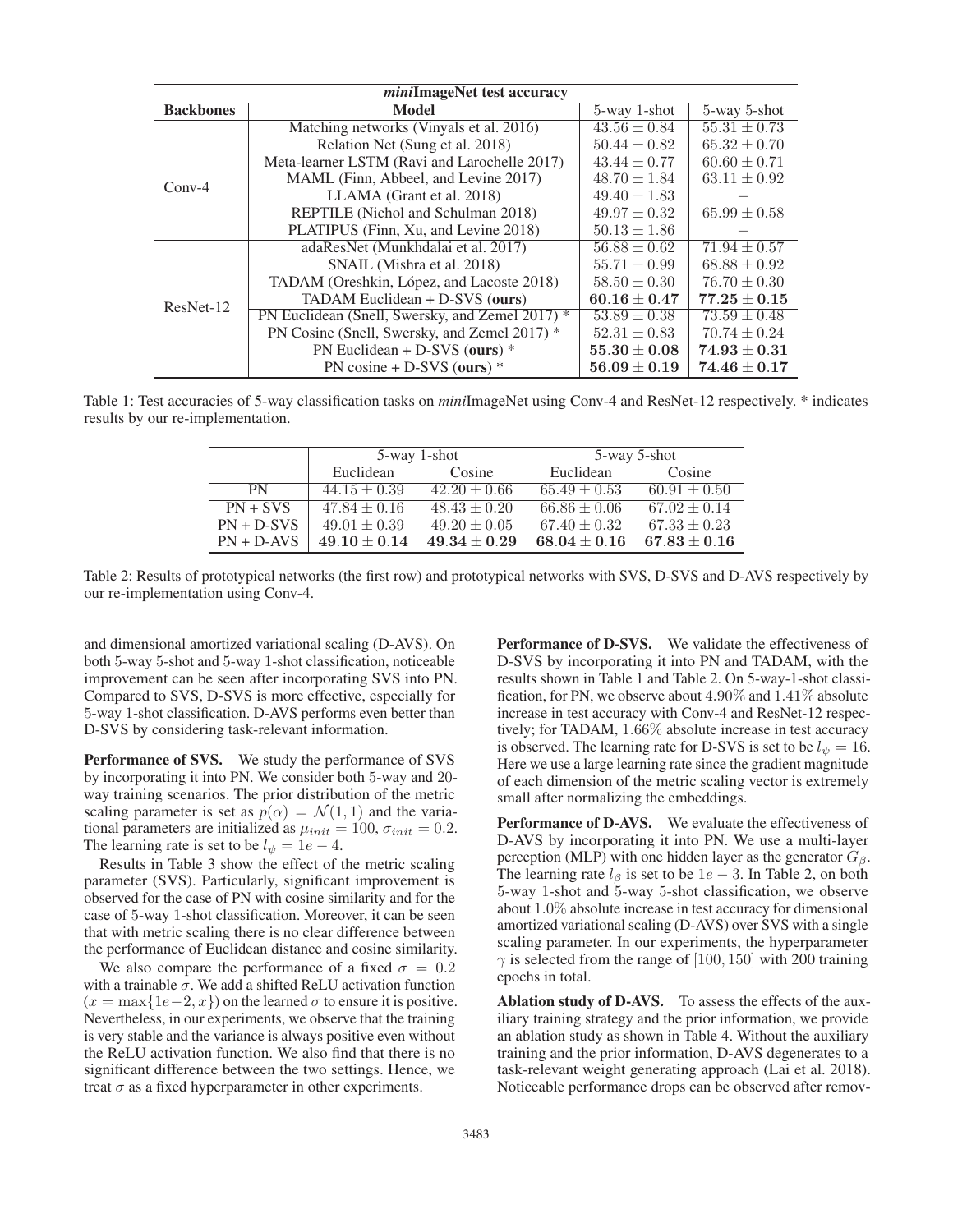|                                        | 5-way 1-shot     |                  | 5-way 5-shot     |                  |
|----------------------------------------|------------------|------------------|------------------|------------------|
|                                        | 5-way training   | 20-way training  | 5-way training   | 20-way training  |
| PN Euclidean                           | $44.15 \pm 0.39$ | $48.05 \pm 0.47$ | $65.49 \pm 0.53$ | $67.32 \pm 1.20$ |
| PN Cosine                              | $42.20 \pm 0.66$ | $46.75 \pm 0.18$ | $60.91 \pm 0.50$ | $66.28 \pm 0.14$ |
| PN Euclidean + SVS ( $\sigma = 0.2$ )  | $47.84 \pm 0.16$ | $51.15 \pm 0.16$ | $66.86 \pm 0.06$ | $68.00 \pm 0.22$ |
| PN Cosine + SVS ( $\sigma = 0.2$ )     | $48.12 \pm 0.13$ | $51.74 \pm 0.13$ | $66.95 \pm 0.78$ | $67.88 \pm 0.10$ |
| PN Euclidean + SVS (learned $\sigma$ ) | $48.28 \pm 0.14$ | $51.36 \pm 0.15$ | $66.84 \pm 0.30$ | $67.80 \pm 0.06$ |
| PN Cosine + SVS (learned $\sigma$ )    | $48.43 \pm 0.20$ | $51.68 \pm 0.18$ | $67.02 \pm 0.14$ | $67.72 \pm 0.16$ |
|                                        |                  |                  |                  |                  |

Table 3: Results of prototypical networks and prototypical networks with SVS by our re-implementation using Conv-4.

|                    |       | 5-way 1-shot     |                  | 5-way 5-shot     |                  |
|--------------------|-------|------------------|------------------|------------------|------------------|
| Auxiliary training | Prior | Euclidean        | Cosine           | Euclidean        | Cosine           |
|                    |       | $47.79 \pm 0.10$ | $47.45 \pm 0.17$ | $66.26 \pm 0.48$ | $66.03 \pm 0.34$ |
|                    |       | $48.12 \pm 0.55$ | $47.49 \pm 0.26$ | $66.69 \pm 0.25$ | $66.43 \pm 0.38$ |
|                    |       | $48.56 \pm 0.44$ | $49.13 \pm 0.32$ | $67.11 \pm 0.14$ | $67.23 \pm 0.19$ |
|                    |       | $49.10 \pm 0.14$ | $49.34 \pm 0.29$ | $68.04 \pm 0.16$ | $67.83 \pm 0.16$ |

Table 4: Ablation study of prototypical networks with D-AVS by our re-implementation using Conv-4.

ing the two components. Removing either one of them also leads to performance drop, but not as significant as removing both. The empirical results confirm the necessity of the auxiliary training and a proper prior distribution for amortized variational metric scaling.

# 5.3 Robustness Study

We also design experiments to show: 1) The convergence speed of existing methods does not slow down after incorporating our methods; 2) Given the same prior distribution, the variational parameters converge to the same values in spite of different learning rates and initializations.

For the iterative update of the model parameters  $\theta$  and the variational parameters  $\psi$ , a natural question is whether it will slow down the convergence speed of the algorithm. Figure 2 shows the learning curves of PN and PN+D-SVS on both 5-way 1-shot and 5-way 5-shot classification. It can be seen that the incorporation of SVS does not reduce the convergence speed.

We plot the learning curves of the variational parameter  $\mu$ w.r.t. different initializations and different learning rates  $l_{\psi}$ . Given the same prior distribution  $\mu_0 = 1$ , Fig. 3(a) shows that the variational parameter  $\mu$  with different initializations will converge to the same value. Fig. 3(b) shows that  $\mu$  is robust to different learning rates.

# Conclusion

In this paper, we have proposed a generic variational metric scaling framework for metric-based meta-algorithms, under which three efficient end-to-end methods are developed. To learn a better embedding space to fit data distribution, we have considered the influence of metric scaling on the embedding space by taking into account data-dependent and task-dependent information progressively. Our methods are lightweight and can be easily plugged into existing metricbased meta-algorithms to improve their performance.



Figure 2: Learning curves of prototypical networks and prototypical networks with D-SVS.



Figure 3: Learning curves of  $\mu$  (a) for different initializations and (b) for different learning rates.

# Acknowledgements

We would like to thank the anonymous reviewers for their helpful comments. This research was supported by the grants of DaSAIL projects P0030935 and P0030970 funded by PolyU (UGC).

#### References

Babenko, A., and Lempitsky, V. 2015. Aggregating deep convolutional features for image retrieval. *arXiv preprint*